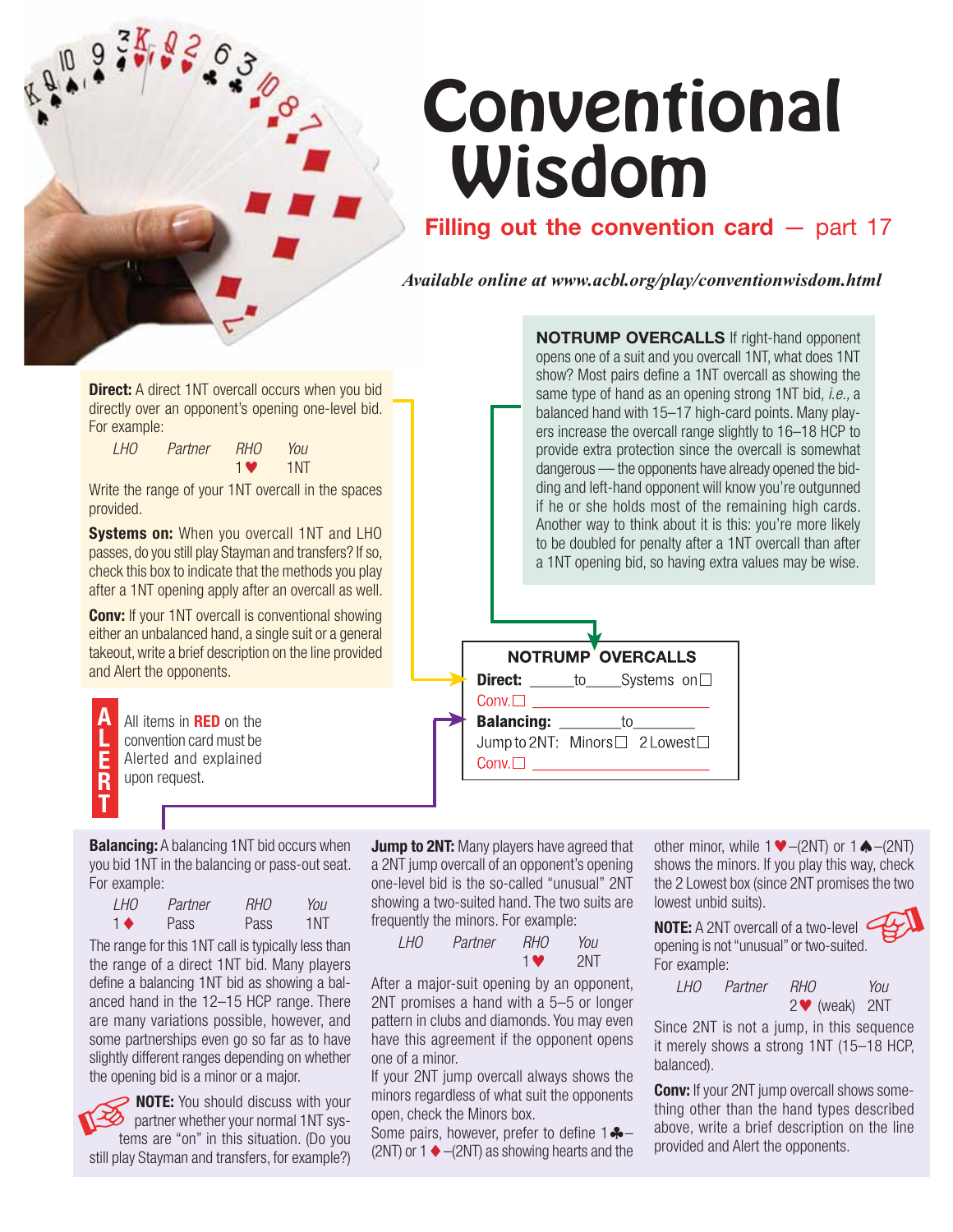**Filling out the convention card** — part 18

### **Vs:**

 $3K$  05

The "Defense Vs. Notrump" section of the convention card is arranged in two columns. This is to accommodate pairs who employ different methods depending upon factors such as whether the opponents are using a strong or a weak 1NT opening or to distinguish between direct overcalls and balancing actions.

For example, if the opponents open a 15–17 1NT, you and your partner might agree to play a system in which double shows a hand containing an unspecified long suit. Against a weak notrump opening (anything in the 10–14 HCP range), however, you might have agreed to play double as penalty or as showing values. The two columns allow you to describe your methods in both situations.

Alternatively, some pairs distinguish between a direct overcall, *e.g.* 

| <b>RHO</b>                                  | You                      | <i>LHO</i> | Partner |
|---------------------------------------------|--------------------------|------------|---------|
| 1NT                                         | $2\bullet$               |            |         |
| and a balancing (or pass-out) action, e.g., |                          |            |         |
| <b>RHO</b>                                  | You                      | $H_0$      | Partner |
|                                             |                          | 1NT        | Pass    |
| Pass                                        | $2$ $\blacktriangledown$ |            |         |

If the meaning for  $2 \blacktriangledown$  is different in these two cases, the two-column format allows you to describe both.



Age

∀ V DEFENSE VS NOTRUMP 24  $\blacktriangleright$  $2*$ 98 2≜ Dbl: Other ₳

## **Defense versus 1NT Openings**

There was a time when anyone who opened 1NT could expect to have a nice, quiet, non-competitive auction. Those days are gone, because many players have learned that allowing the opponents to have a nice, quiet, non-competitive auction after a 1NT opening makes matters too easy for the opening side. With a shapely hand and adequate values, therefore, many players are jumping into the bidding not only to describe their own hand, but to throw a monkeywrench into the opponents' methods such as Stayman and transfers. There are

many ways to compete after a 1NT opening. It's possible to play that all two-level actions are natural, or you can assign much more complicated meanings to  $2\clubsuit$ ,  $2\spadesuit$ ,  $2\spadesuit$ ,  $2\spadesuit$ and, of course, double. The purpose of this discussion is not to suggest a particular method, but rather outline the proper way to mark your convention card regardless of what your methods may be.

### **2**, **2**, **2**, **2**, **Dbl**

For each of these calls, write a brief description of what each means. If  $2 \clubsuit$  is natural showing clubs, write "clubs" or "natural" in the blank provided. If  $2\clubsuit$  instead shows, say, clubs and hearts, write "clubs and hearts" (or the suit symbols, " $\clubsuit$  +  $\triangledown$ ") in the blank. Do this for each of the calls, unless they are all natural in which case you may write "Natural" across the entire section.

**Note:** If you play a convention such as Cappelletti, DONT, If your defense to a 1NT Hello, Brozel or any other of the popular treatments, do not they occur. simply write the name of the convention across this section. It's not the job of your opponents to be familiar with your convention. Furthermore, the opponents may want to find out what your methods are by glancing at your convention card rather than by asking you. As a courtesy to the opponents, and in the interests of full disclosure, describe each call on the line provided.

### **Other**

If there are other bids that are part of your conventional defense to 1NT (*e.g.*, What does 2NT mean? What about three-level bids?), describe them here and Alert them when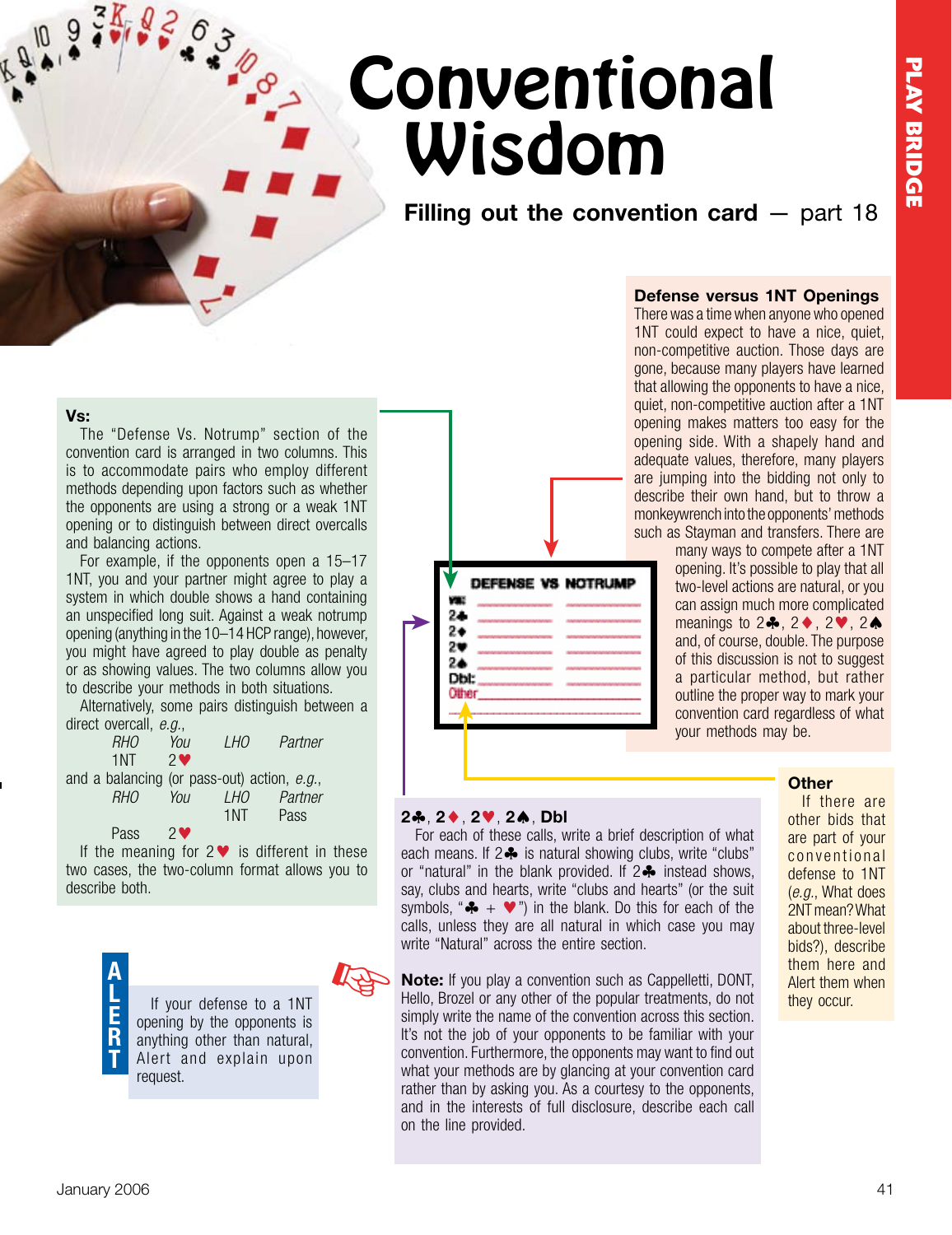# **Filling out the convention card – part 19**

**Over Opponent's Takeout Double:** Many pairs agree to change the meanings of certain bids by responder if an opponent makes a takeout double. You should discuss with your partner what effect (if any) an opponent's takeout double has in a typical auction.

**New Suit Forcing:** When responder makes a "one-over-one" response in an auction where the opponents are silent, *e.g.,*

*Partner RHO You LHO* 1. Pass  $1$  Pass

 $3K/65$ 

opener is required to bid again. This concept is a cornerstone of contract bridge bidding, and it is so fundamental that the overwhelming majority of players extend this idea even to auctions in which the opponents make a takeout double. Therefore, in the auction *Partner RHO You LHO*

1.4 Dbl  $1$  Pass most play that opener must make a rebid.

Another way to put it would be this: over an opponent's takeout double, a one-level response is forcing. If your partnership has this agreement, check the "1 level" box. A two-over-one response, however, is different. For example, in the sequence

*Partner RHO You LHO*  $1 \text{ A}$  Pass 2 $\text{A}$ most play that  $2\clubsuit$  shows invitational or better values. Change the auction slightly to this, *Partner RHO You LHO*  $1 \spadesuit$  Dbl  $2 \clubsuit$ and you may be one of the many pairs who have agreed to define  $2\clubsuit$  as nonforcing — opener may pass. Responder's hand could be something such as  $\clubsuit$ 9  $\blacktriangleright$ 873  $\spadesuit$ 1054  $\clubsuit$ KQJ762. The reason for this difference is right-hand opponent'stakeout double,typically promising opening values and support for the other suits. Since the chance of your side reaching game is diminished, many pairs believe that it makes more sense to define some of responder's actions as weaker than they would be in a non-competitive setting.

**Jump Shift:** Without interference, your partnership may agree to play jump shifts  $(e.g., 1 \clubsuit$  by partner  $-2$  by you) in any number of ways: very strong, intermediate or weak.

When the opponents intervene with a takeout double, however, many partnerships alter the meanings of their jump shifts. The popular choice is to treat a jump shift after a takeout double as weak. The reason for this is practical: if partner has an opening hand and RHO has an opening hand, it's almost impossible for responder to have a hand that's good enough to qualify for a strong jump shift. It's much more common for responder to have a weak hand with a long suit, making the weak jump shift a more useful option.

Therefore, in an auction such as

| Partner RHO    |            | You            | LH <sub>0</sub> |
|----------------|------------|----------------|-----------------|
| $\blacksquare$ | <b>Dbl</b> | 2 <sub>0</sub> |                 |

your partnership should decide whether  $2 \spadesuit$  is forcing, invitational or weak and check the appropriate box.



**Redouble implies no fit:** In an auction that begins *Partner RHO You LHO* 1X Dbl Rdbl

the redouble typically announces that your side has the balance of power. It usually promises at least 10 high-card points, and it invites partner to penalize the opponents if they run to one his long suits.

There are exceptions worth discussing, however. One of the most important ones is when responder has a fit for opener's suit, especially a major. For example, if partner opens  $1 \spadesuit$  and RHO doubles, what do you call, holding

 $\bigcirc$  Q J 3 2  $\bigcirc$  A 7  $\bigcirc$  9 8 3  $\bigcirc$  K J 8 6? You have 11 HCP, but although you have the strength to redouble, it's better to tell partner about the spade fit. (See next month's column for how to handle this type of hand.) Many pairs also avoid redoubling when responder has a good suit of his own. For example, in the auction

| Partner RHO |     | You | <i>LHO</i> |
|-------------|-----|-----|------------|
| $1 - 1$     | Dbl | C.  |            |

if you held  $\triangle 8$  VAK Q 8 6  $\triangle K$  543  $\triangle$  954 it's better to bid 1  $\blacktriangledown$  than to redouble, since the LHO may preempt in spades. It's better to get your suit in now. That means that many experienced players will reserve redouble for hands which lack a fit for partner's suit and lack a good suit of its own. If redouble implies no fit, check the box.